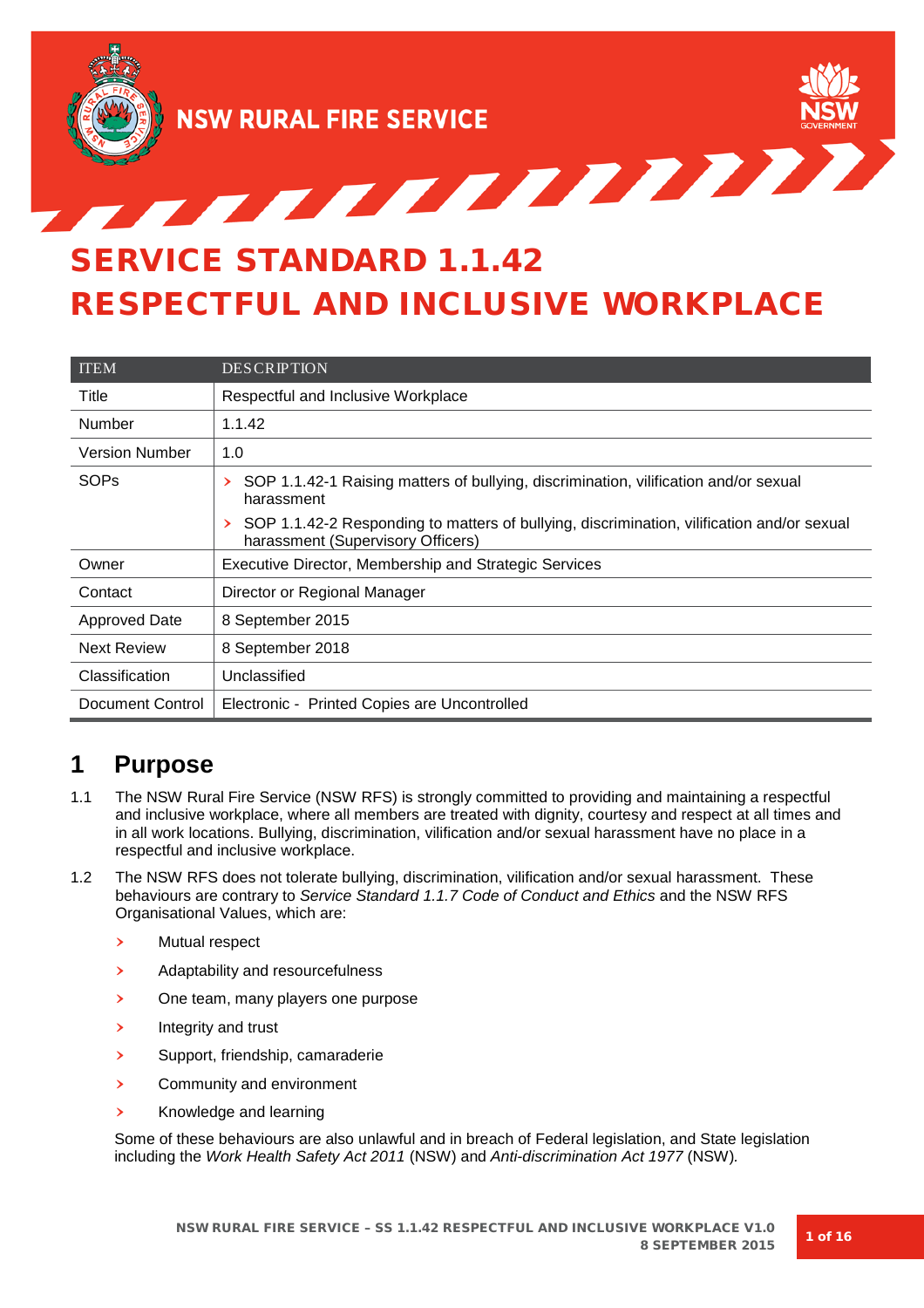- 1.3 This Service Standard:
	- a. defines bullying, discrimination, vilification and sexual harassment;
	- b. outlines what is NOT classified as bullying, discrimination, vilification and sexual harassment;
	- c. describes the effects of bullying, discrimination, vilification and sexual harassment on individuals and the work environment;
	- d. details the responsibilities of members at all levels;
	- e. details the support services available to all members; and
	- f. outlines the procedures for raising and responding to matters related to bullying, discrimination, vilification and/or sexual harassment.

# **2 Definitions**

- 2.1 For the purpose of this Service Standard the following definitions apply:
	- a. **Bullying:** is defined at clauses 3.10 3.16 of this Service Standard;
	- b. **Complainant:** is a person who expresses a workplace concern, lodges a grievance complaint, or makes an allegation;
	- c. **Discrimination:** is defined at clauses 3.19–3.24 of this Service Standard;
	- d. **False or Vexatious Allegation:** is an allegation that is deliberately false or misleading, or instituted without sufficient grounds and serving only to cause annoyance or for a collateral purpose;
	- e. **Member:** unless stated otherwise, member refers to volunteers and employees of the NSW RFS;
	- f. **Next in Charge:** is the supervisor or manager directly in charge of a NSW RFS member, e.g., for a volunteer this would be a Captain or Group Captain; for a District Manager this would be their Regional Manager; for a Regional Manager or Manager this would be their Director or Executive Director;
	- g. **Protected characteristic:** is a characteristic protected from discrimination under anti-discrimination legislation. Protected characteristics are age, carer's responsibilities, disability, homosexuality, marital status, race, and transgender status;
	- h. **Respectful and inclusive workplace:** is a workplace free of bullying, discrimination, vilification and sexual harassment. A workplace where members abide by the Code of Conduct and Ethics, Organisational Values and other standards established by the NSW RFS;
	- i. **Respondent:** is any person against whom an allegation is brought. For example, if the allegation is about bullying, the alleged bully is the respondent;
	- j. **Sexual harassment:** is defined at clauses 3.30-3.37 of this Service Standard;
	- k. **Supervisory officer:** is a staff or volunteer member with supervisory responsibilities (such as Incident Controllers, Captains, Group Captains, Supervisors, Managers, Directors and Executive Directors);
	- l. **Victimisation:** means to subject a person to any detriment because that person raised a matter relating to bullying, discrimination, vilification and/or sexual harassment;
	- m. **Vilification:** is defined at clauses 3.26–3.28 of this Service Standard;
	- n. **Work:** unless stated otherwise, work refers to an authorised NSW RFS brigade activity and/or authorised work duties;
	- o. **Workplace:** places occupied by NSW RFS members whilst undertaking authorised activities and may include, but are not limited to:
		- i. Vehicles and tankers;
		- ii. Fire ground;
		- iii. Trailers, caravans, plant and machinery;
		- iv. Fire Control Centres;
		- v. Brigade Stations;
		- vi. Offices;
		- vii. Training Centres/Locations;
		- viii. Base Camps;
		- ix. Staging Areas;
		- x. Canteens;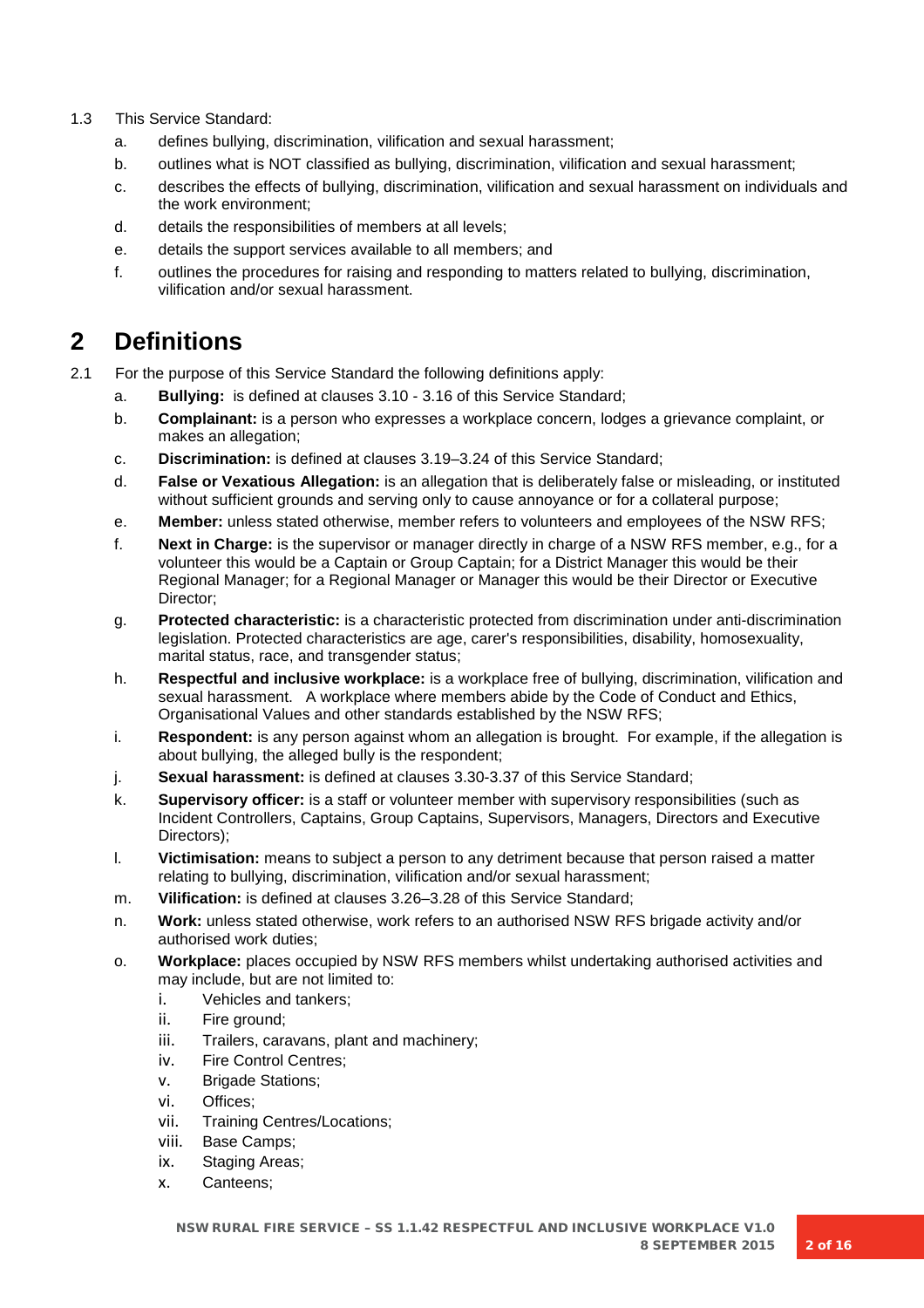- xi. Workshops;
- xii. Storage facilities and warehouses;
- xiii. Garages;
- xiv. Toilets and amenities; and
- xv. Any other location where NSW RFS activities/duties occur.

# **3 Policy**

- 3.1 The NSW RFS does not tolerate bullying, discrimination, vilification and/or sexual harassment. All allegations of bullying, discrimination, vilification and/or sexual harassment will be taken seriously, whether raised orally or in writing.
- 3.2 Every member has a responsibility to act in accordance with *Service Standard 1.1.7 Code of Conduct and Ethics* and behave in a manner that is consistent with the NSW RFS Organisational Values.
- 3.3 Every member is responsible for ensuring the workplace is free from bullying, discrimination, vilification and sexual harassment. If you have concerns, it is expected you will raise them in a timely manner, as detailed in *SOP 1.1.42-1 Raising matters relating to Bullying, Discrimination, Vilification and/or Sexual Harassment*.
- 3.4 All members have a duty of care to make the safety and welfare of young members a primary consideration and act in accordance with all Service Standards associated with child and youth participation in NSW RFS activities.
- 3.5 Any immediate risk to the health and safety of a member is to be reported in line with agreed practice.
- 3.6 Supervisory officers are responsible for supporting and maintaining a respectful and inclusive workplace. This includes raising concerns, directly intervening when witness to inappropriate workplace behaviour, and taking all complaints seriously as detailed in *SOP 1.1.42-2 Responding to Matters of Bullying, Discrimination, Vilification and Sexual Harassment*.
- 3.7 This Service Standard relates specifically to the internal processes utilised by the NSW RFS to effectively manage matters relating to bullying, discrimination, vilification and/or sexual harassment.
- 3.8 In certain circumstances, matters may be subject to investigation by an external agency and/or regulator. In these instances the investigation will be in accordance with the external agency and/or regulator's legislative requirements and procedures.
- 3.9 In certain circumstances the NSW RFS may have a legislative requirement to report matter/s to an external agency and/or regulator.

## **Bullying**

## **What is bullying in the workplace?**

3.10 Bullying is repeated and unreasonable behaviour by a person or group of people that is directed towards a member or a group of members at work that creates a risk to health and safety.

*Repeated behaviour* means it is persistent and can involve a range of unreasonable behaviours over time.

*Unreasonable behaviour* is behaviour that a reasonable person, having regard to the circumstances, would see as unreasonable. Unreasonable behaviour includes any behaviour that victimises, humiliates, intimidates or threatens another member.

*A risk to health and safety* means the *possibility* of danger to health and safety; it is not confined to *actual* danger to health and safety.

- 3.11 Bullying is in breach of the NSW RFS Code of Conduct and Ethics. Bullying also creates a risk to the health and safety of individuals, work groups and ultimately the NSW RFS.
- 3.12 Bullying behaviour can occur regardless of the presence of a protected characteristic.
- 3.13 Examples of behaviour, that may be considered to be bullying if they are repeated, unreasonable and create a risk to health and safety include:
	- a. harassment;
	- b. abusive, insulting or offensive language or comments;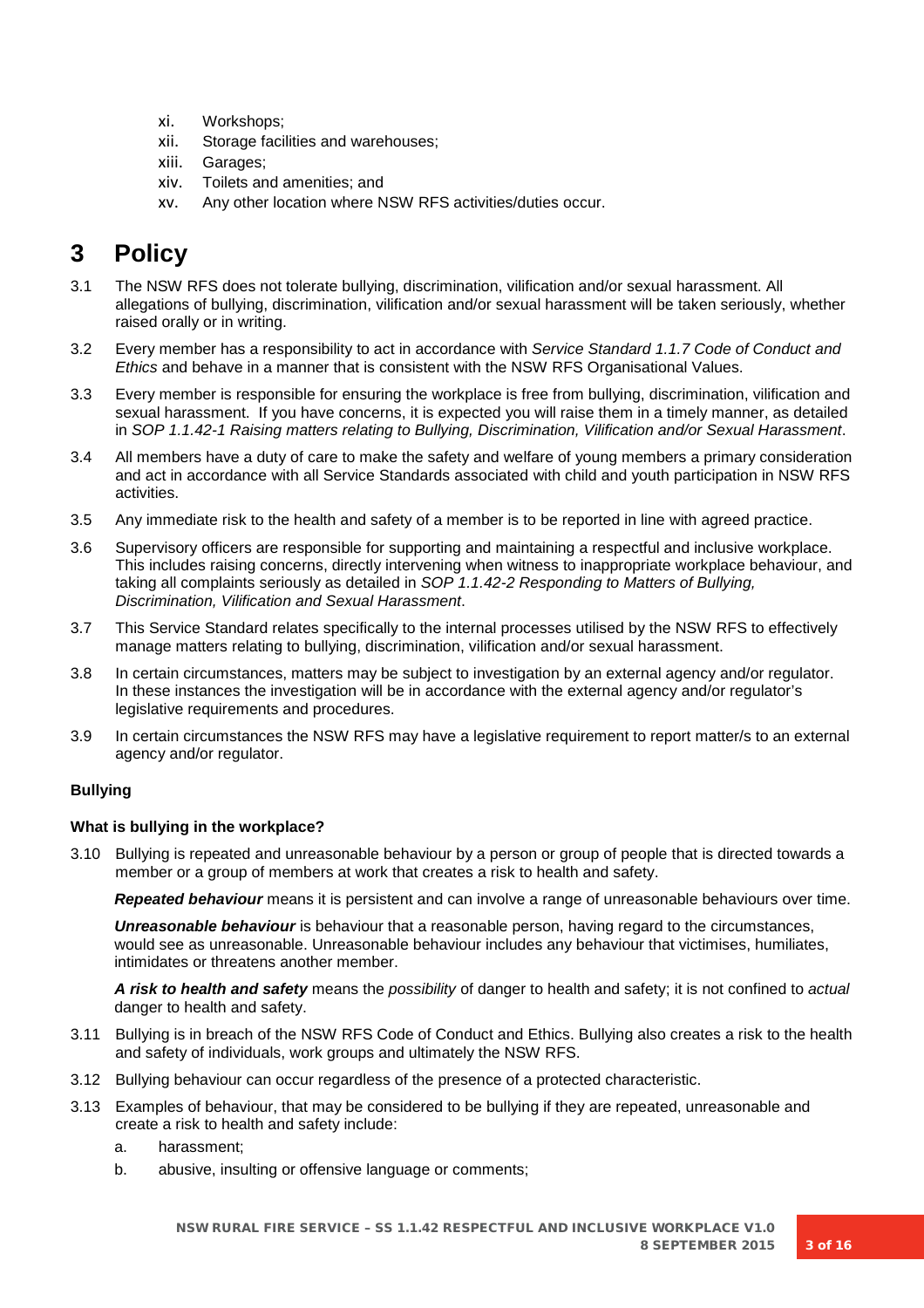- c. threats or acts of physical violence (this may also constitute a crime under the *Crimes Act 1900*  (NSW));
- d. shouting or screaming;
- e. unjustified criticism or complaints;
- f. intimidating aggressive body language;
- g. humiliating an individual through sarcasm, criticism or insults;
- h. continuously and deliberately excluding someone from regular workplace activities;
- i. intentionally withholding information that is vital for effective work performance;
- j. deliberately setting unreasonable timelines or constantly changing deadlines;
- k. deliberately setting tasks that are unreasonably below or beyond a person's skill level;
- l. spreading misinformation or malicious rumours;
- m. deliberately changing work arrangements, such as rosters and leave, to deliberately inconvenience a particular worker or workers; or
- n. excessive scrutiny at work.
- 3.14 Bullying can occur in any location where members are undertaking authorised NSW RFS activities. It can also occur outside the physical workplace of the NSW RFS and outside business hours, including during work related functions such as conferences, training courses and seminars, NSW RFS related social events, and trips.
- 3.15 Bullying can be perpetrated in person as well as via email, social media (e.g. Facebook, Twitter), phone calls and/or text messages. Commentary on social media, whether on private or public sites or with work or personal devices, can in certain circumstances amount to workplace bullying.
- 3.16 It does not matter if the behaviour was intended as a joke, a compliment or as 'a bit of fun'. If the behaviour is repeated, unreasonable and creates a risk to health and safety – it may be considered bullying.

### **What is not bullying?**

- 3.17 A single incident of behaviour is not considered bullying. However a 'one off' incident may have the potential to escalate and should not be ignored.
- 3.18 Behaviour that would not be considered as bullying may include:
	- a. fair and reasonable performance management;
	- b. getting constructive feedback or counselling from a supervisory officer on work; performance or behaviour that is intended to assist the member;
	- c. having a different opinion and/or a disagreement;
	- d. reasonable managerial actions carried out in a reasonable way;
	- e. authoritative and reasonable action to ensure workplace health and safety;
	- f. allocating appropriate work to a member, setting reasonable goals, standards and deadlines;
	- g. making a complaint about a member's conduct in any workplace, if the complaint is made in a proper and reasonable way;
	- h. disciplinary action;
	- i. ensuring Service Standards and policies are implemented and adhered to;
	- j. making a decision not to select employee member for promotion (where the decision is in accordance with merit based principles);
	- k. rostering and allocating reasonable shifts or working hours;
	- l. taking action to transfer an employee in accordance with the *Government Sector Employment Act 2013* (GSE Act) and Rules; or
	- m. implementing organisational change.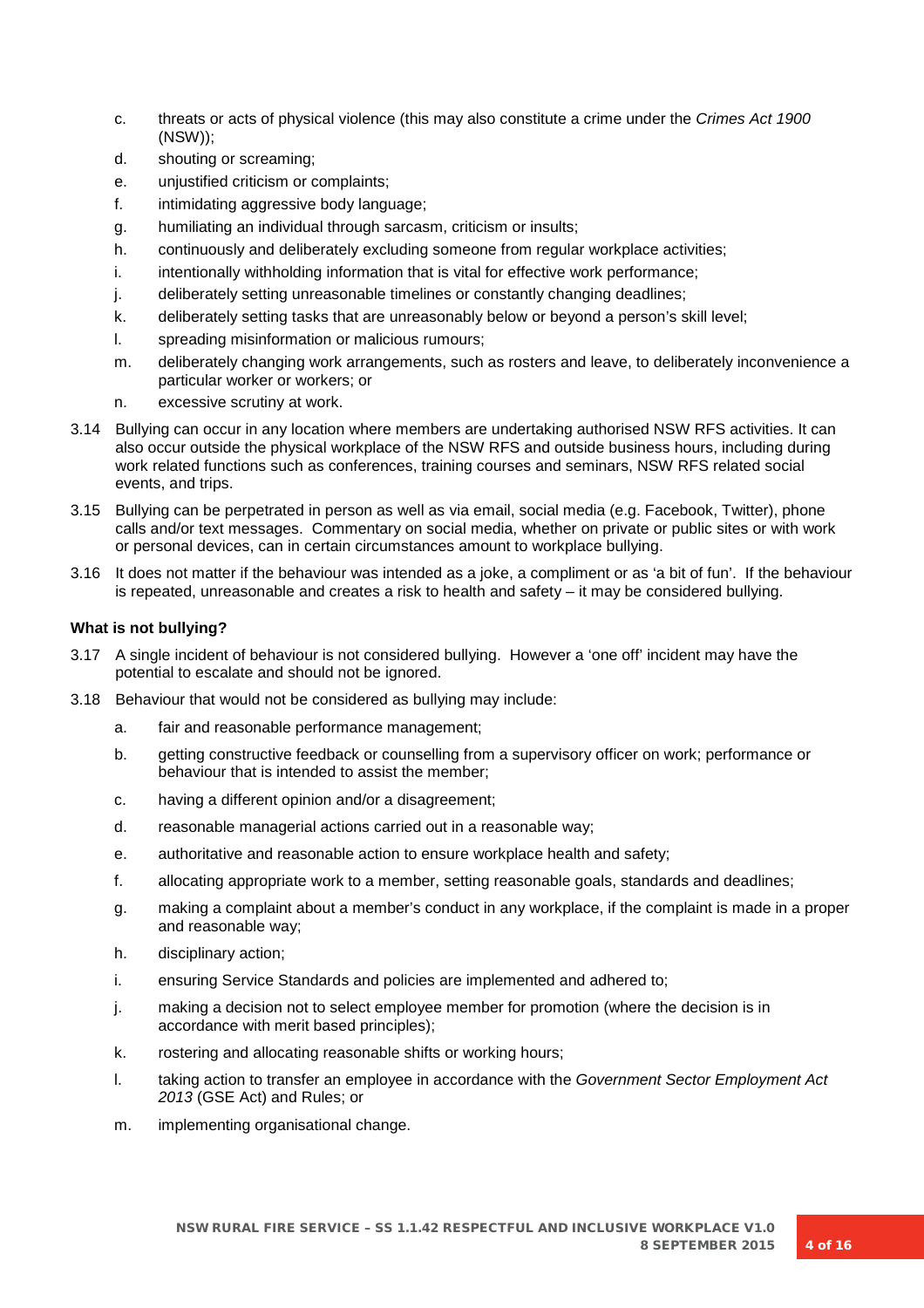### **Discrimination**

### **What is discrimination in the workplace?**

- 3.19 Discrimination occurs when someone is treated differently or unfairly because they have a protected characteristic pursuant to anti-discrimination legislation.
- 3.20 Discrimination may be behaviour of an ongoing pattern or it may just be a single act.
- 3.21 Discriminating against a member of the NSW RFS in any of the following ways is against the law and will not be tolerated.
	- a. **Age discrimination** occurs when someone is treated less favourably because of their age.
	- b. **Carers' responsibilities discrimination** occurs when someone is treated less favourably because they are, have been, are thought to be, or in the future may be responsible for caring for or supporting an immediate family member or a child.
	- c. **Disability discrimination** occurs when someone is treated less favourably because they have, have had, are thought to have, or in the future may have a disability. Disability includes physical, intellectual and psychiatric disabilities, learning and emotional disorders.
	- d. **Homosexual discrimination** occurs when someone is treated less favourably because they are homosexual, or someone thinks they are homosexual.
	- e. **Marital discrimination** occurs when someone is treated less favourably because of their marital or domestic status (for example, if they are single, or married, or living in a de facto relationship).
	- f. **Race discrimination** occurs when someone is treated less favourably because of their race, colour, ethnic background, ethno-religious background, descent or nationality.
	- g. **Sex discrimination** occurs when someone is treated less favourably because of their gender. This includes a person being treated unfairly or not given the same opportunities because they are pregnant, or because they are breastfeeding.
	- h. **Transgender (transsexual) discrimination** occurs when someone is treated less favourably because they are transgender or others think they are transgender. An individual is defined as transgender when they live or seek to live as a member of the opposite sex.
- 3.22 It is also unlawful to treat someone less favourably because they have a family member, or associate with people, who are:
	- a. a particular race, colour, nationality, ethnicity, descent, or ethno-religious background;
	- b. homosexual;
	- c. transgender;
	- d. pregnant and/or breastfeeding; or
	- e. of a particular marital or domestic status.
- 3.23 Discrimination can be either direct or indirect. Both types of discrimination are against the law and will not be tolerated by the NSW RFS.
	- a. **Direct discrimination** occurs when a person is treated less favourably because they have a protected characteristic than compared to someone who does not have that characteristic, in the same circumstances.
	- b. **Indirect discrimination** occurs when a requirement or rule is in place that appears to be neutral and the same for everyone but in effect disadvantages people from a particular group more than people from other groups. For example, the requirement that an employee be over 180cm tall to do a certain job could indirectly discriminate against women and some ethnic groups (sex or race discrimination).
- 3.24 It does not matter if the behaviour was intended as a joke or as 'a bit of fun'. By law, if someone is treated differently or less favourably because they have a particular characteristic - it may be considered discrimination.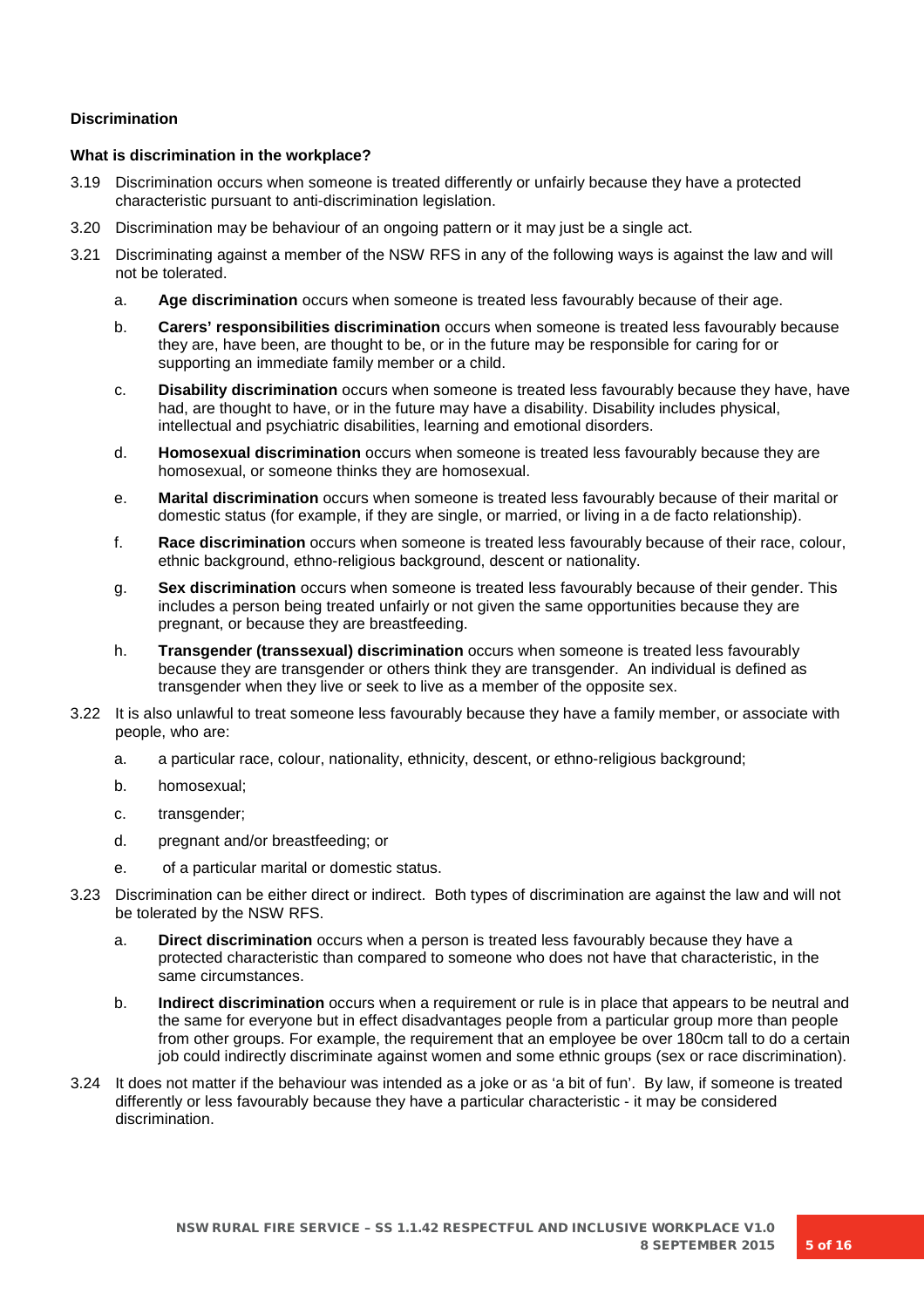### **What is not discrimination?**

- 3.25 Treating someone differently may not necessarily be unlawful discrimination. An action may not be considered discrimination when it is:
	- a. permissible under NSW anti-discrimination laws, for example with respect to a genuine occupational qualification or the inherent requirements of a role, including any adjustments which would impose an unjustifiable hardship on NSW RFS;
	- b. a legitimate, reasonable and fair supervisor/managerial action to direct and control how work is done in the workplace; or
	- c. a legitimate, reasonable and soundly based supervisory/managerial action to ensure workplace health and safety.

### **Vilification**

### **What is Vilification?**

- 3.26 Vilification is any form of communication to the public (such as speaking, writing, printing, displaying notices or on social media), any conduct observable by the public (such as actions and gestures and wearing or display of clothing, signs, flags, emblems or insignia), and the distribution or dissemination of any matter to the public with knowledge that the matter promotes or expresses hatred towards, serious contempt for or severe ridicule of a person or group of persons on the ground of their race (including colour, nationality, descent and ethnic, ethno-religious or national origin), homosexuality, transgender status or HIV/AIDS status.
- 3.27 Vilification may be an ongoing pattern of events or a single act.
- 3.28 Vilification is unlawful and will not be tolerated by the NSW RFS.

### **What is not vilification?**

3.29 Vilification does not cover acts that are not public.

### **Sexual Harassment**

### **What is sexual harassment in the workplace?**

- 3.30 Sexual harassment is any unwelcome conduct of a sexual nature that is directed at an individual in circumstances in which a reasonable person, having regard to all the circumstances, would have anticipated that the person would be:
	- a. offended;
	- b. humiliated; or
	- c. intimidated.
- 3.31 Sexual harassment can be an ongoing pattern of behaviour, or it may be a single act.
- 3.32 Sexual harassment can occur in any location where members are undertaking authorised NSW RFS activities. It can also occur outside the physical workplace of the NSW RFS, and outside business hours, including during work related functions such as conferences, training courses and seminars, NSW RFS related social events and trips.
- 3.33 Sexual harassment can be perpetrated by any individual to any other individual within the NSW RFS, regardless of sex, age or position within the NSW RFS.
- 3.34 It is important to recognize that sexual harassment can involve behaviours which some individuals may consider 'normal' or 'in good fun', however they may be experienced as distressing or offensive to others.
- 3.35 Depending on the circumstances, any of the following could be experienced as sexual harassment, and some may also constitute a crime under the *Crimes Act* and other legislation:
	- a. verbal comments and sexual jokes;
	- b. offensive phone calls and text messages;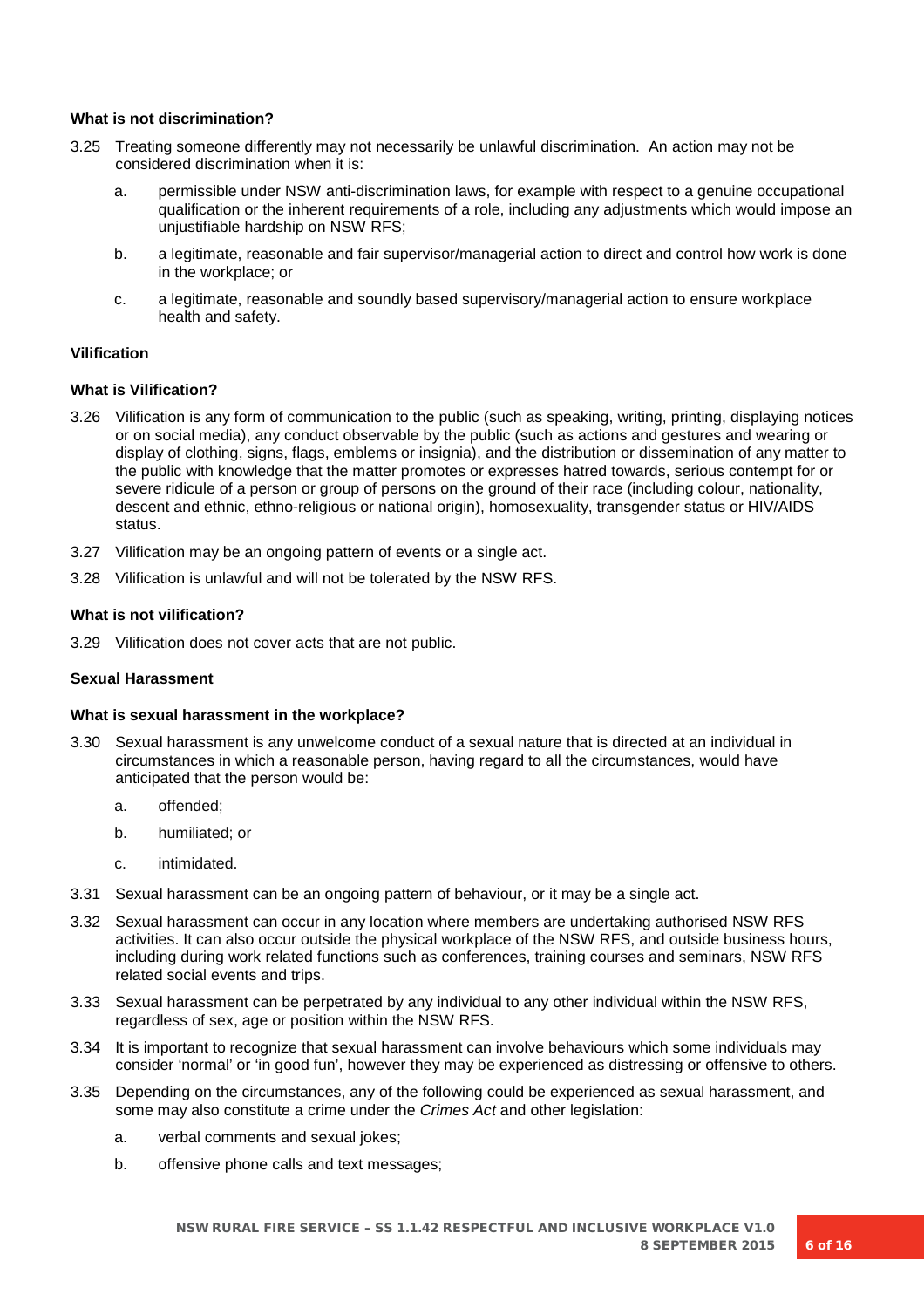- c. sexual material, comments or jokes sent by email, or put on a website, blog or social networking site;
- d. displaying sexual material, for example on a notice board or as a screensaver on computer;
- e. unwelcome wolf whistling;
- f. staring or leering in a sexual manner;
- g. comments about a person's physical appearance or sexual characteristics;
- h. intrusive questions about a person's sex or private life;
- i. telling an individual or group of people details about your sex or private life, or that of others;
- j. sexual or physical contact, such as slapping, kissing, touching, hugging or massaging (may also constitute a crime under the *Crimes Act*);
- k. repeated sexual invitations when the person has refused similar invitations before;
- l. initiation ceremonies involving unwelcome sexually related behavior; or
- m. sexual assault (may also constitute a crime under the *Crimes Act*).
- 3.36 Sexual harassment can be perpetrated in person as well as via email, social media (e.g. Facebook, Twitter), phone calls and/or text messages.
- 3.37 It does not matter if the behaviour was intended as a joke, a compliment or as 'a bit of fun'. By law, if a person engages in conduct of a sexual nature that is directed at an individual in circumstances in which a reasonable person, having regard to all the circumstances, would have anticipated that the person would be humiliated, offended or intimidated, it may be considered sexual harassment.

### **What is not sexual harassment in the workplace?**

3.38 Sexual harassment is not interaction, a relationship or a friendship which is mutual or consensual between adults.

### **The impact of Bullying, Discrimination, Vilification and Sexual Harassment on the NSW RFS and its membership**

- 3.39 Members who experience bullying, discrimination, vilification and/or sexual harassment in the workplace are not being treated with dignity, courtesy and respect at work. These individuals are more likely to:
	- a. experience stress and anxiety;
	- b. lose their self-confidence and self-esteem;
	- c. have trouble sleeping which can lead to constant and severe tiredness and fatigue;
	- d. have accidents at work;
	- e. be unable to concentrate and/or to make effective decisions;
	- f. experience stress related illness, e.g., nausea, diarrhoea, headaches;
	- g. be less productive at work, including increased absenteeism, tardiness, decreased quality of work output; and/or
	- h. lose their motivation and commitment to the NSW RFS.
- 3.40 Incidents of bullying, sexual harassment, vilification and discrimination can have a significant and negative impact on an individual's physical and mental health.
- 3.41 It is not only the victim that is affected by incidents or allegations of bullying, discrimination, vilification or sexual harassment in the workplace. Being a witness to incidents of this nature, or a respondent who has had a false accusation made against them, can have a significant and negative impact on an individual's physical and mental health.
- 3.42 Bullying, discrimination, vilification and/or sexual harassment in the workplace have a severe and negative effect on:
	- a. levels of commitment, loyalty and brigade/team morale;
	- b. lateness and absenteeism; affecting a team's capacity to respond to incidents and/or direction;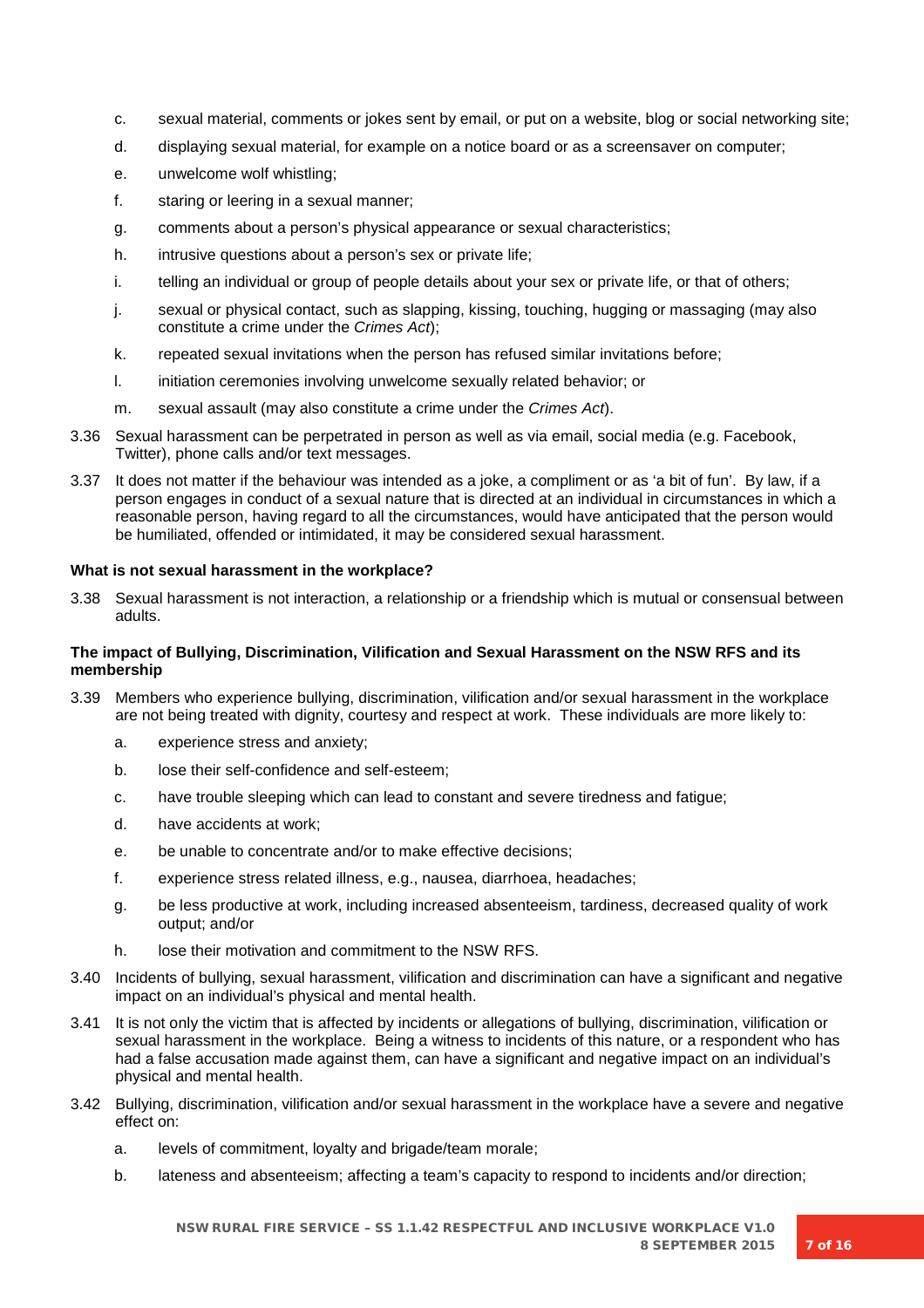- c. the ability of the NSW RFS to attract and keep new members;
- d. communication and cooperation within the brigade, district, region or business unit; and/or
- e. the ability of the NSW RFS to meet legislative requirements (failure to do so could result in civil or criminal action).
- 3.43 An inappropriate and disrespectful work environment can also have a severe and negative effect on the reputation of the NSW RFS.

#### **Raising matters relating to bullying, discrimination, vilification and/or sexual harassment**

- 3.44 The process for raising matters relating to bullying, discrimination, vilification and/or sexual harassment is outlined in *SOP 1.1.42-1 Raising matters relating to bullying, discrimination, vilification and/or sexual harassment*.
- 3.45 All members have the right to raise an issue of bullying, discrimination, vilification and/or sexual harassment. Members must not be subjected to victimisation or retaliation as a result of raising an issue. Any member who is found to have subjected a member to victimisation or retaliation as a result of raising an issue may be subject to disciplinary/misconduct action.
- 3.46 All matters relating to bullying, discrimination, vilification and/or sexual harassment will be taken seriously whether they are made orally or in writing.

### **Responding to matters of bullying, discrimination, vilification and/or sexual harassment (Supervisory Officers)**

- 3.47 The process for responding to matters of bullying, discrimination, vilification and sexual harassment is outlined *in SOP 1.1.42-2 Responding to matters of bullying, discrimination, vilification and/or sexual harassment*.
- 3.48 The NSW RFS is committed to responding to all matters in a timely manner, maintaining confidentiality and keeping those members who are involved informed of progress.
- 3.49 Once a matter has been raised, an allegation of bullying, discrimination, vilification or sexual harassment will be investigated under *Service Standard 1.1.3 Grievances*, unless the matter relates to sexual harassment and/or a more serious case which is a clear breach of discipline (volunteers) or misconduct (staff). In such cases action may be taken under:
	- a. *Service Standard 1.1.2 Discipline*, if the respondent is a volunteer member; or
	- b. Misconduct provisions under the GSE Act, *Government Sector Employment Regulations 2014*  (NSW) (**GSE Regulations)** and GSE Rules, if the respondent is a staff member.

Where a member is both a staff and volunteer member, advice on how to proceed should be sought from the Regional Manager/Director or Executive Director.

3.50 All matters relating to bullying, discrimination, vilification and/or sexual harassment of a member/s under the age of 18 must be directed to the relevant Regional Manager or Director and the Professional Standards Unit.

#### **False or vexatious allegations**

3.51 Any member who is found to have made a false or vexatious allegation/complaint may be subject to disciplinary/misconduct action.

#### **Criminal Matters**

- 3.52 Any allegation/s of inappropriate workplace behaviour which may involve criminal conduct should be referred by the individual member to the Police. In such cases, the individual member must also report the matter through the chain of command so that appropriate duty of care is considered.
- 3.53 Any Police investigation or inquiry will take precedence over a NSW RFS action.
- 3.54 The NSW RFS will be guided by Police in respect of commencing internal action.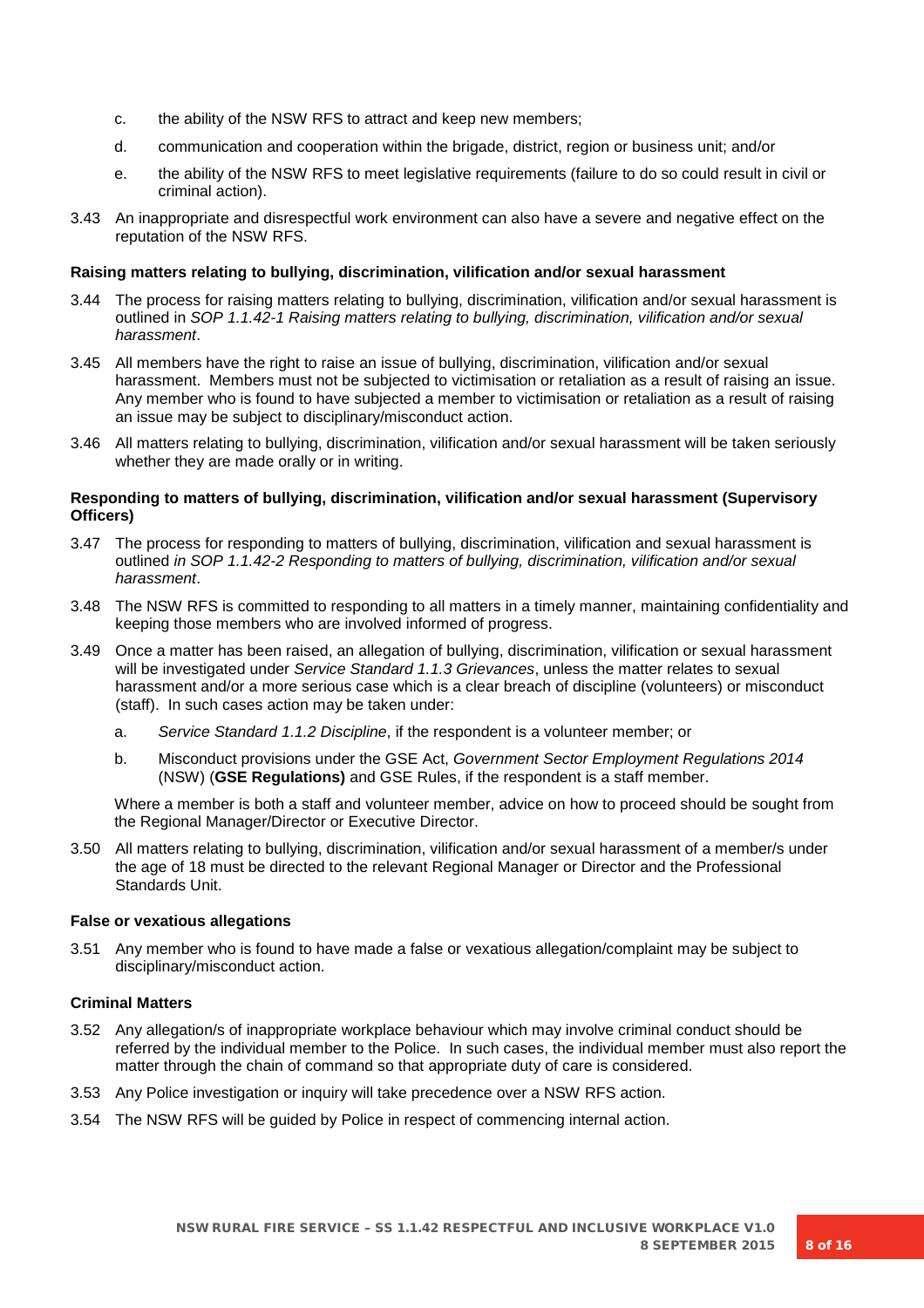3.55 The NSW RFS may take action against any volunteer member subject to criminal allegations in accordance with *Service Standard 1.1.21 Stand-down and removal of members and notification of criminal charges* (volunteers) or provisions under the GSE Act, GSE Regulations and GSE Rules*,* and *P1.1.6 Reporting and Disclosing Serious Offences (Criminal Charges) and/or Convictions by Staff Members (staff*).

### **Support services**

- 3.56 The NSW RFS is committed to supporting complainants and respondents during the complaints handling and/or investigation process.
- 3.57 It is expected that all supervisory officers will actively support members to access the appropriate support services at every opportunity. The services available are:
	- a. Critical Incident Support Services (**CISS**): This service provides critical incident support services to all members of the NSW RFS experiencing critical incident stress and traumatic reactions during or after an operational or NSW RFS related incident.
	- b. Member Assistance Program (**MAP**): supports volunteer members who may be affected by situations or circumstances, either directly or indirectly related to their NSW RFS membership or operational activities. In these cases, information and referral assistance is available, which helps members and their families identify options to address their needs.
	- c. Employee Assistance Program (**EAP**): supports staff members who may be affected by situations or circumstances, either directly or indirectly, related to their employment with the NSW RFS. In these cases, information and referral assistance is available, which helps members and their families identify options to address their needs.
	- d. Chaplaincy Services and Family Support Program: Dedicated chaplains help with the many pressures that may affect the spiritual, physical, emotional and personal wellbeing of NSW RFS members. Chaplains provide care at the scenes of fire or disaster, and by visiting brigade stations, workplaces, homes and hospitals.

# **4 Related documents**

- Service Standard 1.1.2 Discipline
- › Service Standard 1.1.3 Grievances
- Service Standard 1.1.7 Code of Conduct and Ethics
- › Service Standard 1.1.21 Stand Down/Removal from Membership & Notification of Criminal Charges & **Convictions**
- › Service Standard 1.1.28 Injury/Accident Reporting and Investigation
- › Service Standard 2.1.5 Child and Youth Participation in NSW RFS Activities
- › Policy 3.1.1 Equal Opportunity Employment
- › P1.1.6 Reporting and Disclosing Serious Offences (Criminal Charges) and/or Convictions by Staff Members
- › *Anti-Discrimination Act <sup>1977</sup>*
- › *Age Discrimination Act 2004 (Cth)*
- › Crown Employees (Rural Fire Service) Award 2012
- › *Disability Discrimination Act 1992 (Cth)*
- › *Government Sector Employment Act 2013*
- › *Government Sector Employment Regulation 2014*
- › *Government Sector Employment Rules 2014*
- › *Human Rights and Equal Opportunity Commission Act 1986 (Cth)*
- › *Industrial Relations Act 1996*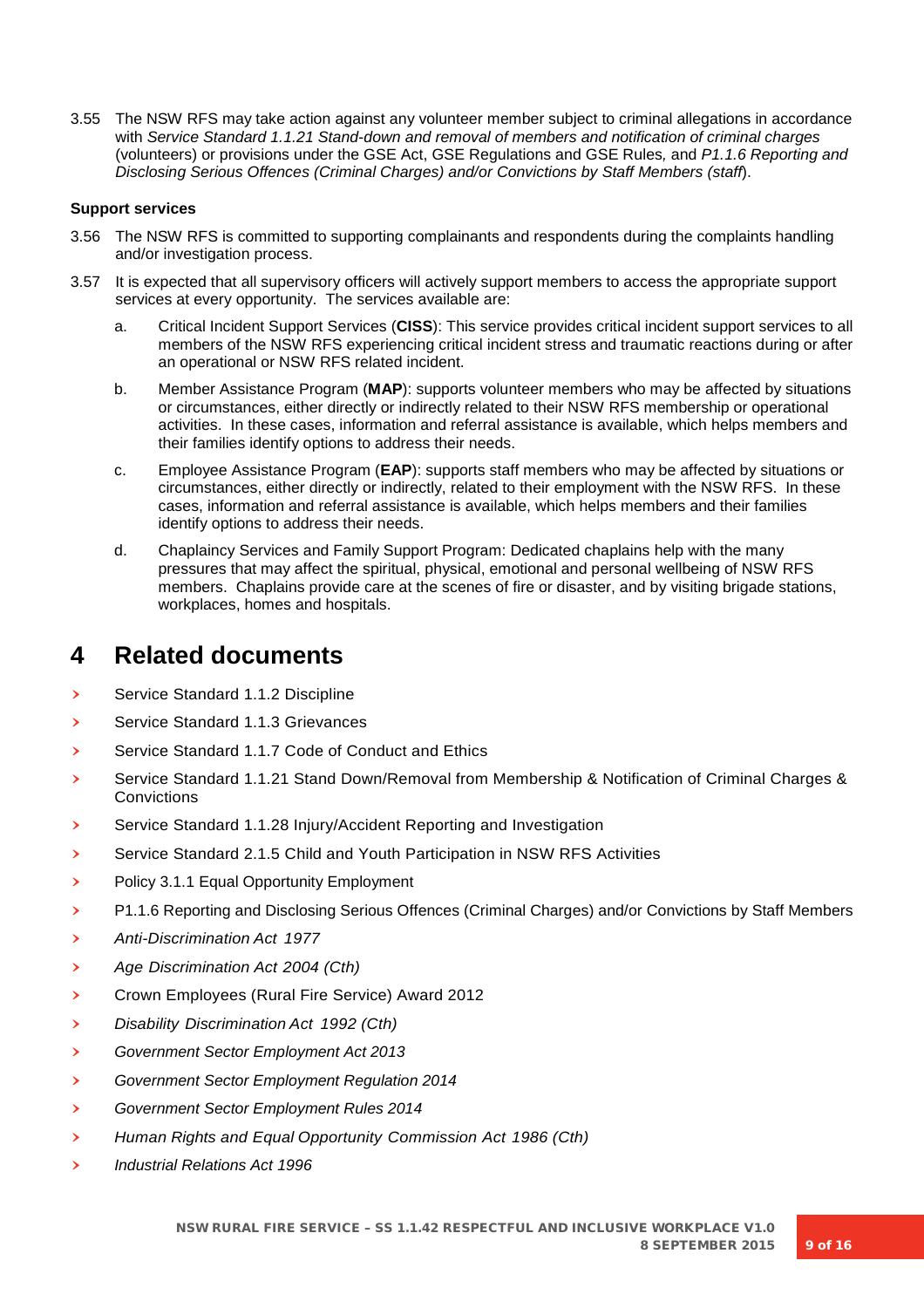- › NSW Rural Fire Service Natural Justice Information Sheet
- › *Ombudsman Act 1974*
- › *Privacy and Personal Information Protection Act <sup>1998</sup>*
- › *Racial Discrimination Act 1975 (Cth)*
- › *Sex Discrimination Act 1984 (Cth)*
- › *Work Health and Safety Act <sup>2011</sup>*
- › *Work Health and Safety Regulation 2011*
- › *Workers Compensation Act <sup>1987</sup>*
- › *Workplace Injury Management and Workers Compensation Act <sup>1998</sup>*

# **5 Amendments**

| <b>AMENDMENT</b><br><b>DATE</b> | <b>VERSION</b><br>NO | <b>DESCRIPTION</b>                                                                                                   |
|---------------------------------|----------------------|----------------------------------------------------------------------------------------------------------------------|
| 8 September 2015                | 1.0                  | > Initial release<br>> Replaces policies P3.1.2 Harassment v1.1, and policy 4.1.13<br>Bullying in the Workplace v1.2 |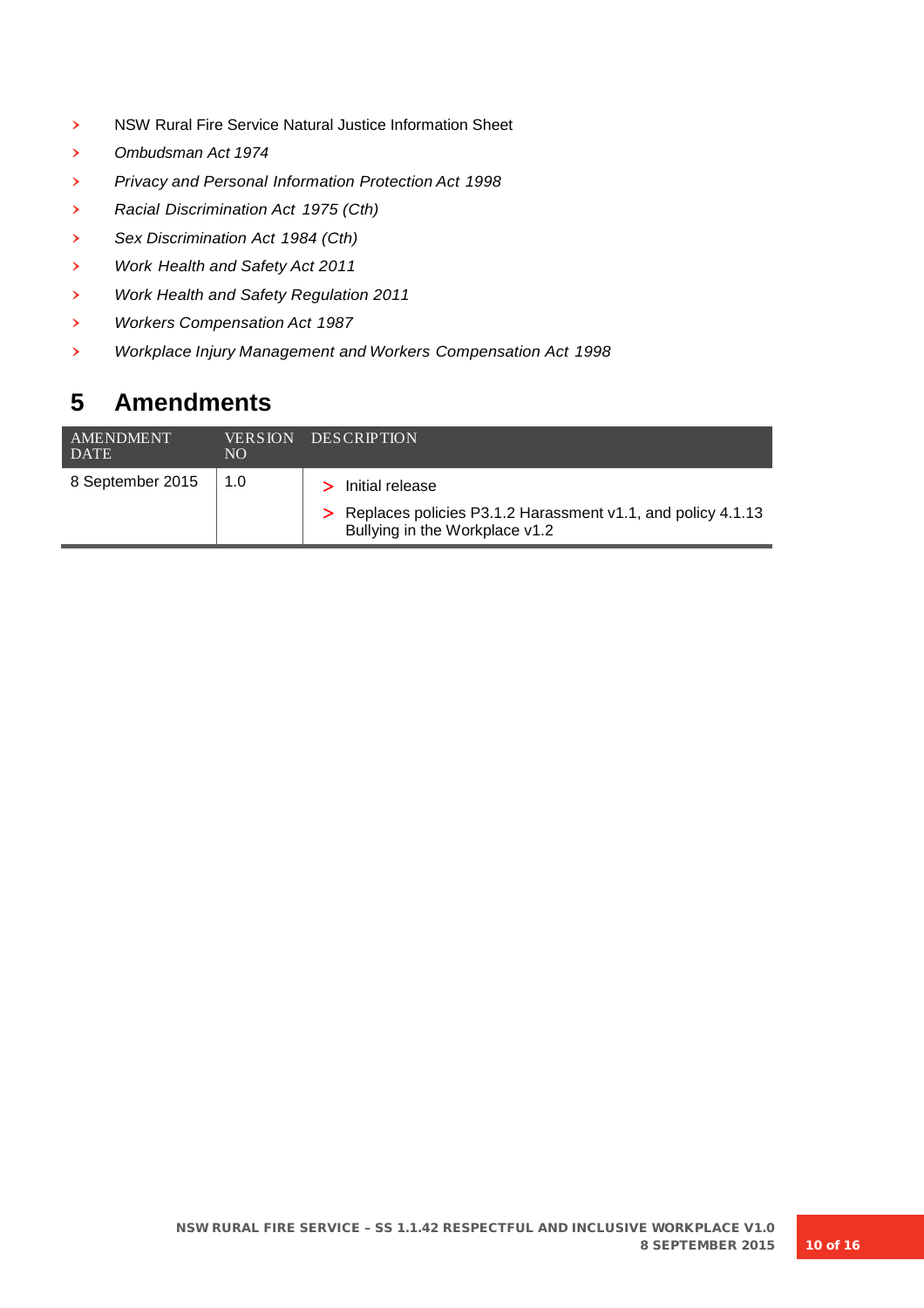# **SOP 1.1.42-1**

# **RAISING MATTERS OF BULLYING, DISCRIMINATION, VILIFICATION AND/OR SEXUAL HARASSMENT**

# **1 Purpose**

1.1 This Standard Operating Procedure sets out the procedure to be followed by members who are experiencing or aware of bullying, discrimination, vilification and/or sexual harassment in the workplace.

# **2 Procedures**

## **General**

- 2.1 All matters and complaints raised relating to bullying, discrimination, vilification and/or sexual harassment will be taken seriously and managed in a timely manner with sensitivity and confidentiality.
- 2.2 All members are strongly encouraged to access the NSW RFS support services that are outlined at clause 3.57 of this Service Standard.
- 2.3 Any allegations of inappropriate workplace conduct which may reach a criminal threshold must be reported to the Police.
- 2.4 Members who raise matters relating to bullying, discrimination, vilification and/or sexual harassment must maintain the principles of confidentiality.

## **Gather information**

- 2.5 Identify the act/s or behaviour/s which you think may constitute bullying, discrimination, vilification and/or sexual harassment.
- 2.6 It is helpful to make a written record of incident/s, keeping details of:
	- a. what action/s happened;
	- b. when and where this occurred; and
	- c. names of any witnesses.

## **Workplace Conflict or Misunderstanding**

- 2.7 If the matter relates to a workplace conflict, or misunderstanding it may be the case that the person perpetuating the unacceptable behaviour is unaware they are upsetting or intimidating others and, once informed, they may stop. Attempt to resolve the issue yourself (if you feel safe to do so) by:
	- a. Making a time to meet and discuss your concerns with the person involved. You may wish to have a support person with you at this meeting;
	- b. Calmly explain your concerns and provide details of the incidents you have recorded; and
	- c. Making it clear to the person that the behaviour is unacceptable and ask them to stop.

## **Raise the Concern with your Supervisor**

- 2.8 If the behaviour does not relate to a workplace conflict or misunderstanding raise your concern with your supervisory officer.
- 2.9 If the matter involves your next in charge (or if you are not comfortable approaching them) raise the matter with the next in charge.
- 2.10 Advise your next in charge that you have a bullying, discrimination, vilification and/or sexual harassment complaint. Provide them with the information you have gathered.
- 2.11 Your next in charge (or the person who you raised the concern with) will determine whether they are the appropriate person to handle the matter. This will depend on the nature and/or complexity of the allegation.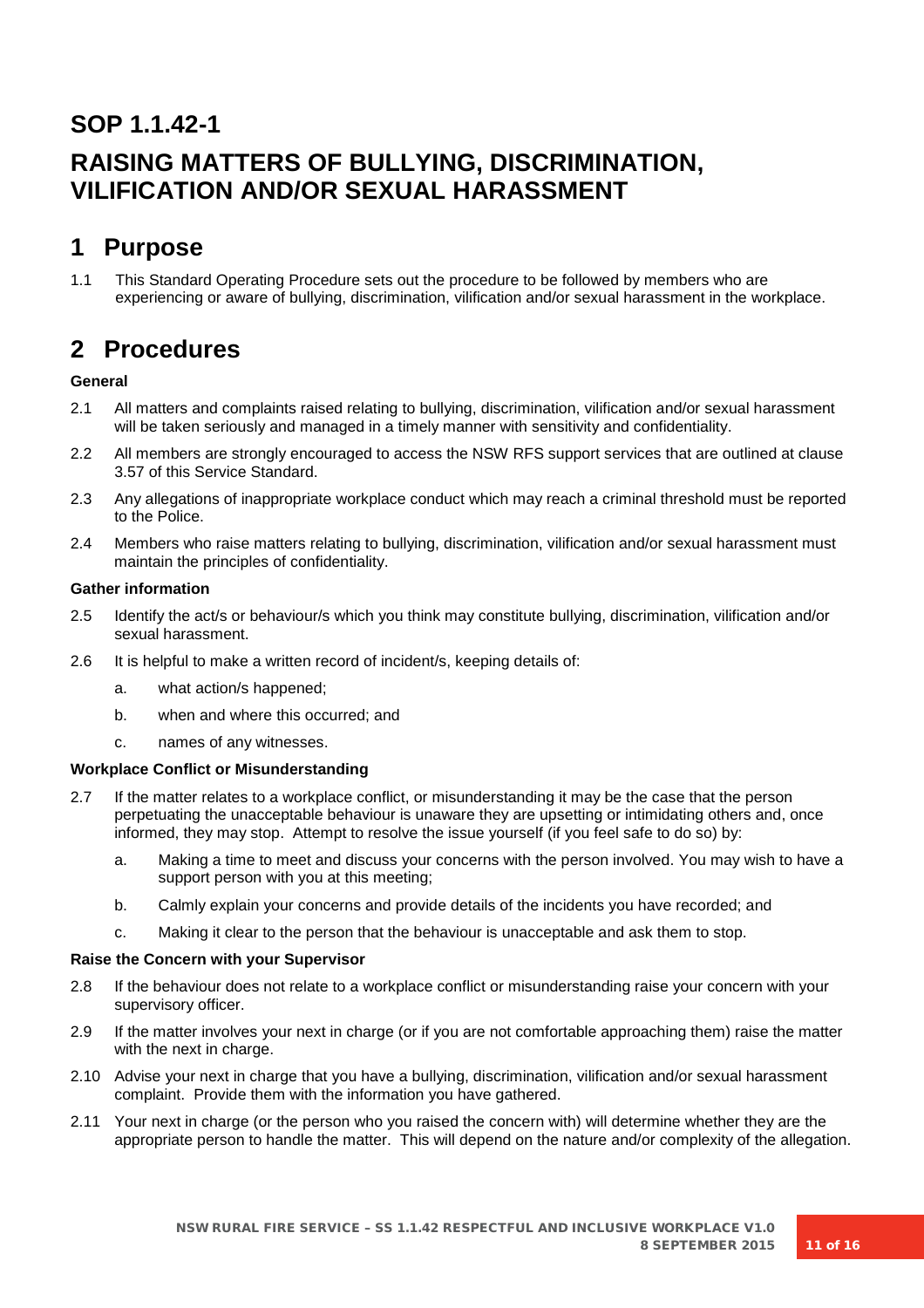### **Investigation of the Complaint**

- 2.12 The process used to investigate or resolve the complaint will depend on the status of the member (staff or volunteer), and the circumstances surrounding the complaint.
- 2.13 The person who is handling the matter will inform you of the process that will be used to investigate or resolve the complaint.
- 2.14 Depending on the nature of the allegation it may be referred to an external agency and/or regulator.

### **Bystanders or Witnesses**

- 2.15 If you have witnessed bullying, discrimination, vilification and/or sexual harassment you should:
	- a. Raise the matter with the person who has experienced bullying, discrimination, vilification and/or sexual harassment;
	- b. Encourage them to make a complaint, if appropriate;
	- c. Advise them to access support services (outlined at clause 3.57 of this service standard); and
	- d. Where the behaviour you are witnessing is of a serious nature or becoming serious, you should discuss your observations with your next in charge as soon as possible.

## **3 Related forms**

**None**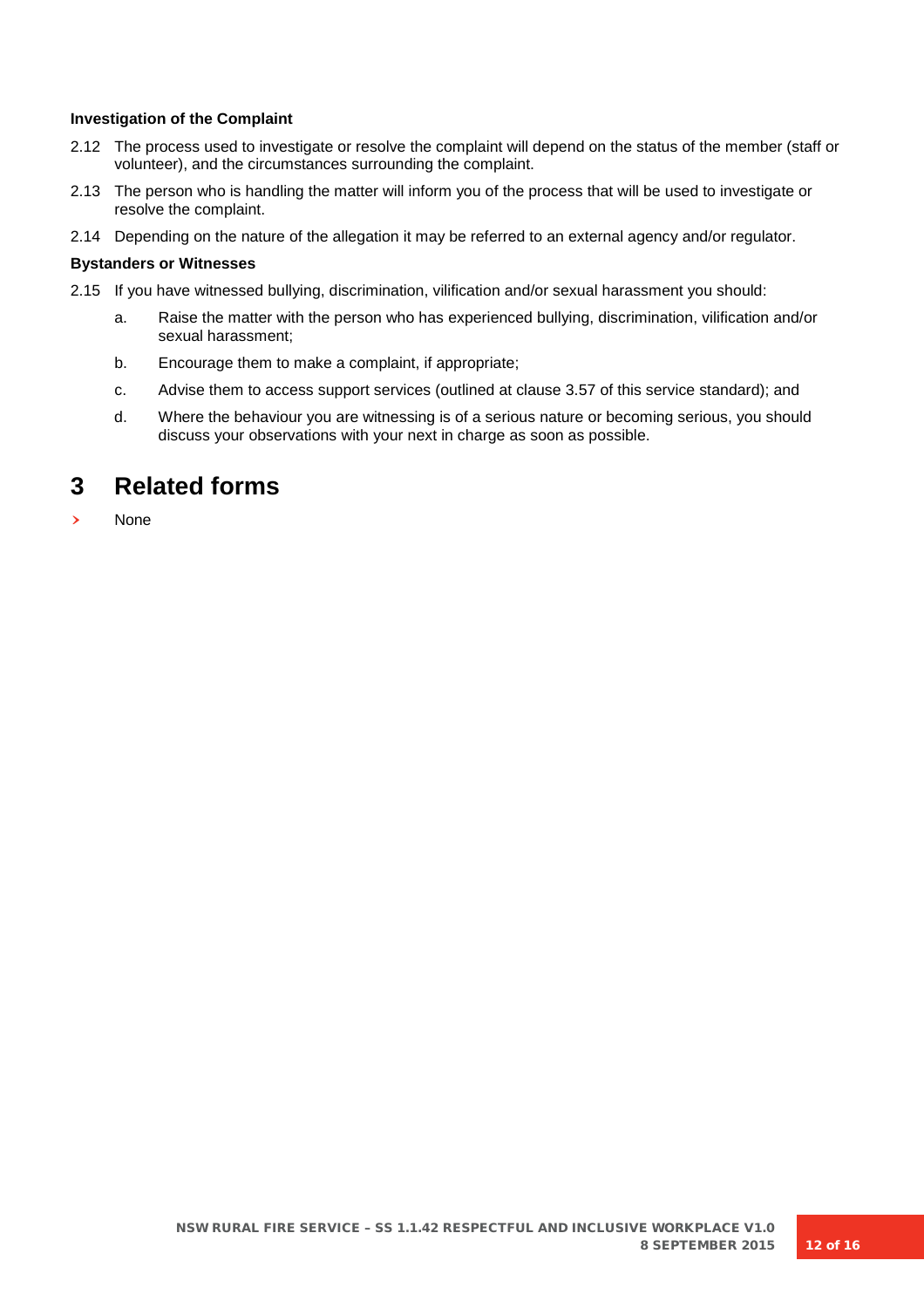## **Raising matter relating to bullying, discrimination, vilification and/or sexual harassment**



NSW RURAL FIRE SERVICE – SS 1.1.42 RESPECTFUL AND INCLUSIVE WORKPLACE V1.0 8 SEPTEMBER 2015 13 of 16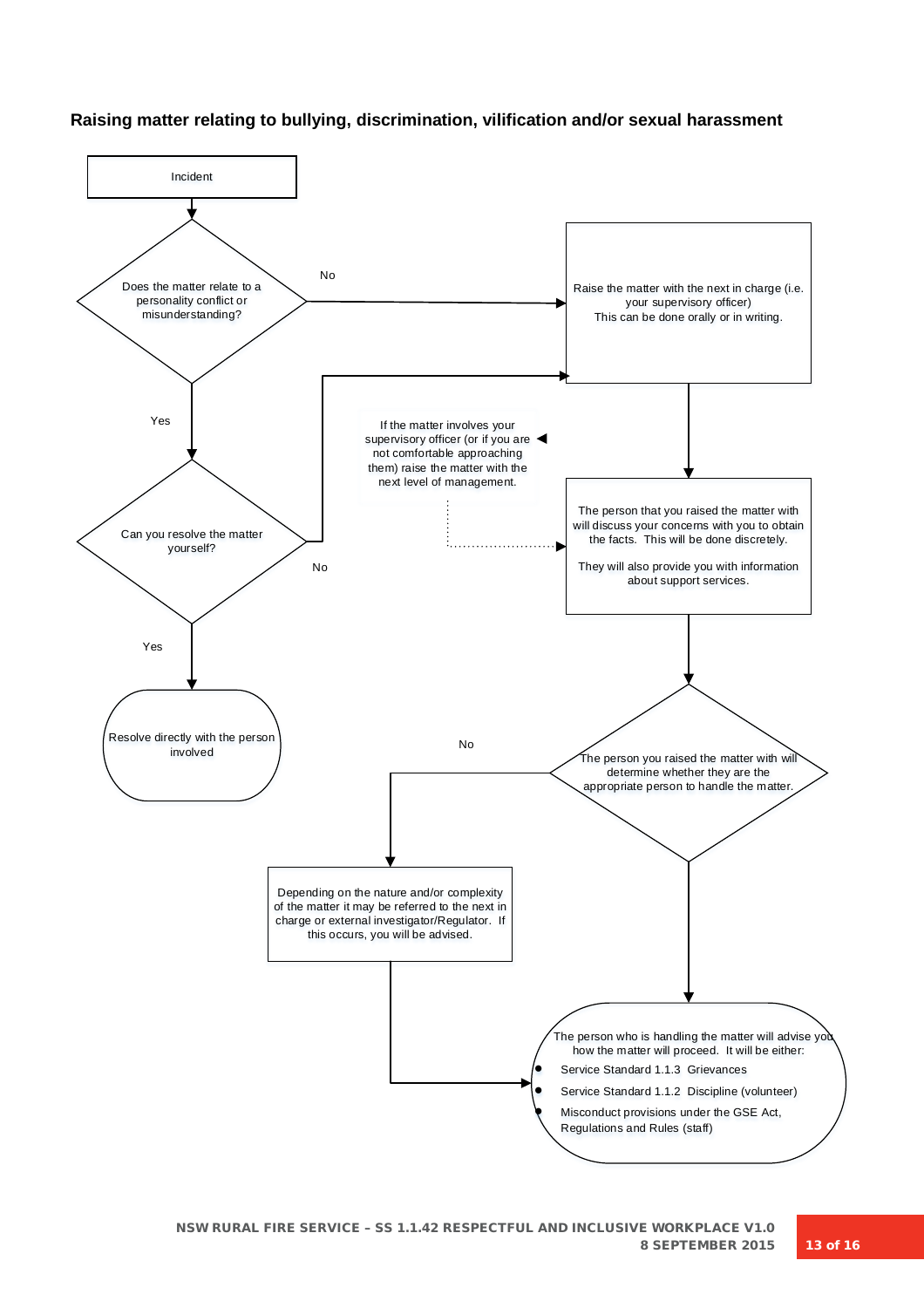# **SOP 1.1.42-2**

# **RESPONDING TO MATTERS OF BULLYING, DISCRIMINATION, VILIFICATION AND/OR SEXUAL HARASSMENT (SUPERVISORY OFFICERS)**

# **1 Purpose**

- 1.1 This Standard Operating Procedure sets out the procedure to be followed by supervisory officers who receive a verbal or written complaint related to bullying, discrimination, vilification and/or sexual harassment.
- 1.2 The NSW RFS does not tolerate bullying, discrimination, vilification and/or sexual harassment. All allegations of bullying, discrimination, vilification and/or sexual harassment must be taken seriously and managed in a timely manner with sensitivity and confidentiality, regardless of whether they are raised orally or submitted in writing.

# **2 Procedures**

## **Make an Assessment of the Matter**

- 2.1 Discuss the matter with the complainant to obtain the facts. Remain impartial, maintain confidentiality and offer support to the complainant.
	- a. If the matter relates to a workplace conflict or misunderstanding, attempt to resolve the matter at the local level, if you feel comfortable to do so. If you are not sure how to handle the situation seek advice from the next in charge.
	- b. If the matter relates to bullying, discrimination, vilification and/or sexual harassment of a member/s under the age of 18, promptly escalate the matter through the chain of command to the Regional Manager or Director and the Professional Standards Unit.
	- c. An allegation/s of inappropriate workplace conduct which may involve criminal conduct should be referred by the complainant to the Police. The matter must also be reported through the chain of command to the Regional Manager/Director/Executive Director and the Professional Standards Unit.
- 2.2 If the matter relates to bullying, discrimination, vilification and/or sexual harassment provide support to the member making the allegation and document the facts of the matter using the words of the complainant. Check your interpretation of the facts with the complainant by reading your notes back to them.
- 2.3 Consider the nature of the allegation and its complexity then determine whether you are the appropriate person to handle the matter. If you are not sure, seek advice from the next in charge.
	- a. If you determine that you are not the appropriate person to handle the matter, refer it to the next in charge and advise the complainant.
	- b. If you are the appropriate person to handle the matter, determine how the matter will be resolved or investigated (refer to clause 2.6 of this SOP).
- 2.4 Actively encourage and support the member/s to access support services (outlined at clause 3.57 of this Service Standard) at every opportunity.
- 2.5 Maintain the principles of confidentiality and advise the complainant of their obligation to do the same.

## **Investigating Complaints**

- 2.6 The process used to investigate or resolve the allegation is dependent on the status of the respondent member (i.e. whether they are a RFS staff member or a volunteer) and the circumstances surrounding the complaint. Allegations may be investigated under:
	- a. *Service Standard 1.1.3 Grievances*; or
	- b. *Service Standard 1.1.2 Discipline* (if the respondent is a volunteer and the matter relates to a clear breach of discipline); or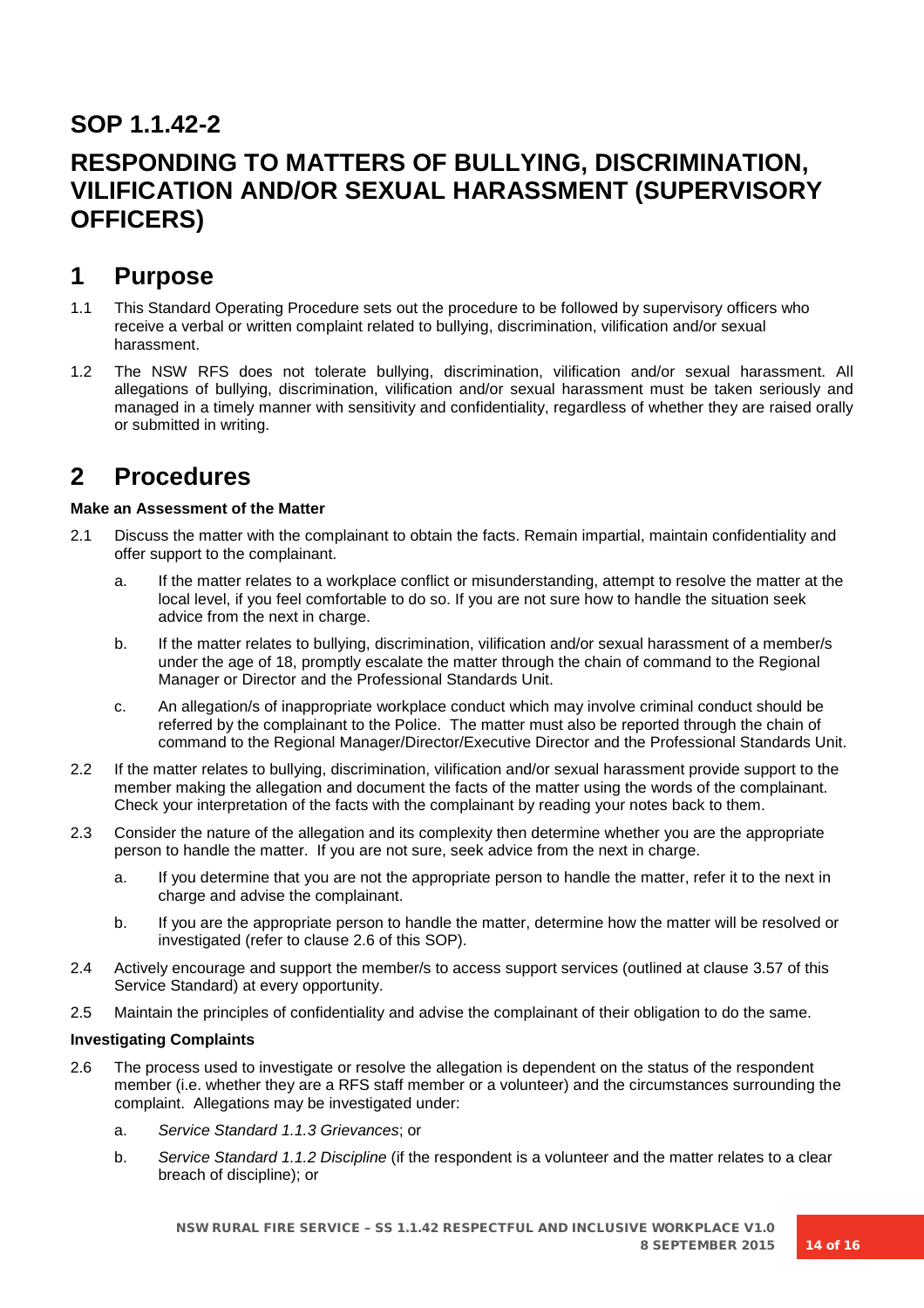- c. *Government Sector Employment Act 2013,* Regulations and Rules (if the respondent is a staff member and the matter relates to a clear breach of misconduct).
- 2.7 Allegations of misconduct by staff members (not volunteers) must be escalated to the Executive Director Membership and Strategic Services.
- 2.8 Where a member is both a staff and volunteer member, advice on how to proceed should be sought from the Regional Manager/Director/Executive Director.
- 2.9 If you are not sure about the appropriate course of action obtain advice from the next in charge.

### **Responsibilities of Supervisory Officers**

- 2.10 Take all allegations seriously, whether raised orally or in writing.
- 2.11 Document the facts of the matter using the words of the person making the allegation. Check your interpretation of the facts with the complainant by reading your notes back to them.
- 2.12 Investigate or resolve the matter appropriately, or promptly refer the matter to the next in charge. Seek advice from the next in charge if you have any doubt about how the matter should be investigated or resolved.
- 2.13 Immediately escalate matters that involve a member under the age of 18, or matters that involve allegations of a criminal nature to the Regional Manager or Director.
- 2.14 Actively support members (including complainants, respondents and bystanders) to access support services (outlined at clause 3.57 of this Service Standard) at every opportunity through the resolution process.

### **General guidelines for dealing with matters relating to bullying, discrimination, vilification and/or sexual harassment**

- 2.15 **Maintain confidentiality:** You should not talk to anyone about the allegation, except those directly involved; unless you are seeking advice from the next in charge or the Professional Standards Unit.
- 2.16 **Be Impartial:** You must not prejudge or make assumptions. Treat all parties fairly, including any person who has been accused of wrongdoing.
- 2.17 **Be sensitive:** You must treat all complaints sensitively and seriously.
- 2.18 **Seek advice:** You must seek advice from the next in charge if you have any doubt about how the matter should be resolved or investigated.
- 2.19 **Act quickly**: You must deal with all matters as quickly as possible.
- 2.20 **Keep parties informed**: keep those directly involved informed of progress and timeframes.
- 2.21 **Ensure no one is victimised:** You must take all necessary steps to ensure that the people (complainants and respondents) involved are not victimised by anyone for coming forward or assisting with the investigation or resolution process.
- 2.22 **Keep accurate and detailed documentation:** An investigation may call for your notes later, so it is important that you detail the facts not your personal opinions.
- 2.23 **Ensure documentation is secured:** Keep all documentation in a confidential and secured file, separate to personnel files.

# **3 Related forms**

**None**